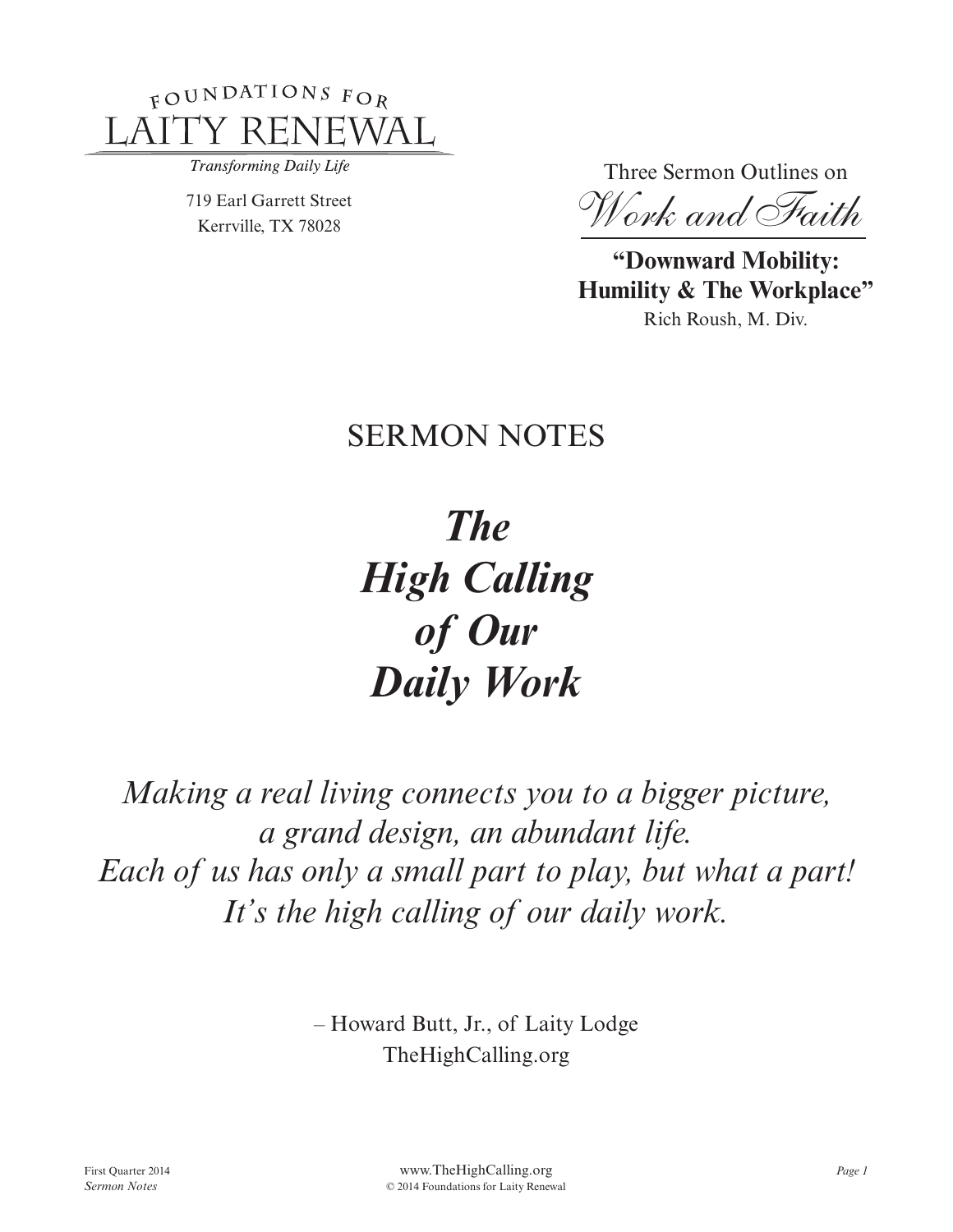## **Three Sermon Outlines on Work and Faith: Downward Mobility: Humility & The Workplace.**

Rich Roush, M. Div.

#### *The Intent of the Outlines:*

Within the past six months or so I have been punched in the gut by a couple books from the '80s. The two books are Gordon MacDonald's *Ordering Your Private World* and Henri Nouwen's *The Selfless Way of Christ: Downward Mobility and the Spiritual Life.* The takeaway from both, for me at least, is one thing: Humility—more specifically, gospel-centered humility as foundational for my vocation as a pastor. I know that these sermon outlines are typically given as resources for pastors to pass along as sermons to their congregations. But, if I may, I would like to not just resource the pastor with these sermons but also address the pastor in them. That is, the person I would specifically like to both encourage and challenge is the one receiving these sermons. As a pastor myself, I often feel that I read resources with the intent to share them with others before I internalize them myself. My hope is that these sermons would first minister to the original reader before they are ever considered for ministry to a congregation. Now, knowing that I am addressing an audience of pastors, I do not expect to share anything groundbreaking that you all have not heard before. My desire is to encourage each of you and maybe eventually your congregations to join me in remembering our call to what Nouwen describes as "downward mobility." He writes, "Everything in me wants to move upward. Downward mobility with Jesus goes radically against my inclinations, against the advice of the world surrounding me, and against the culture of which I am a part."

I will not pretend to be qualified enough to speak for all persons, but I am qualified to speak for myself —I think. I feel the tension that Nouwen describes. I struggle with being an humble pastor. I can feel myself desiring upward mobility, desiring power and recognition, desiring reputation, etc. In all honesty, I desire glory. I might be on an island by myself with this one, and if that is the case, then these few sermons have at least served a purpose in bringing my heart back to a place where the gospel is the center of all life and purpose for me as a pastor; a place where grace abounds and humility comes not in my effort to become humble but in proper recognition and response to who Jesus is and what he came to do. But, if I am not alone in this struggle then maybe these few sermons can help bring you and your people back to that place as well, if necessary.

*The Three Sermon Outlines Presented Are:*

*Jeremiah 18:1-6 – Refusing God's Hands Matthew 15:21-28 – Desperate Dogs John 3:25-30 – More of Him* 

\*\*\*\*\*\*\*\*\*\*\*\*\*\*\*\*\*\*\*\*\*\*\*\*\*\*\*\*\*\*\*\*\*\*\*\*\*\*\*\*\*\*\*\*\*\*\*\*\*\*\*\*\*\*\*\*\*\*\*\*\*\*\*\*\*\*\*\*\*\*\*\*\*\*\*\*\*\*\*\*\*\*\*\*\*\*\*\*\*\*\*\*\*\*\*\*\*\*\*\*\*\*\*\*\*\*\*\*\*\*\*\*\*

Rich is currently the Minister of Students at Valley Ranch Baptist Church in Coppell, Texas. Rich and his wife Megan are both graduates of Baylor University, and Rich holds a Master of Divinity degree from Truett Theological Seminary at Baylor University with an emphasis in Theology.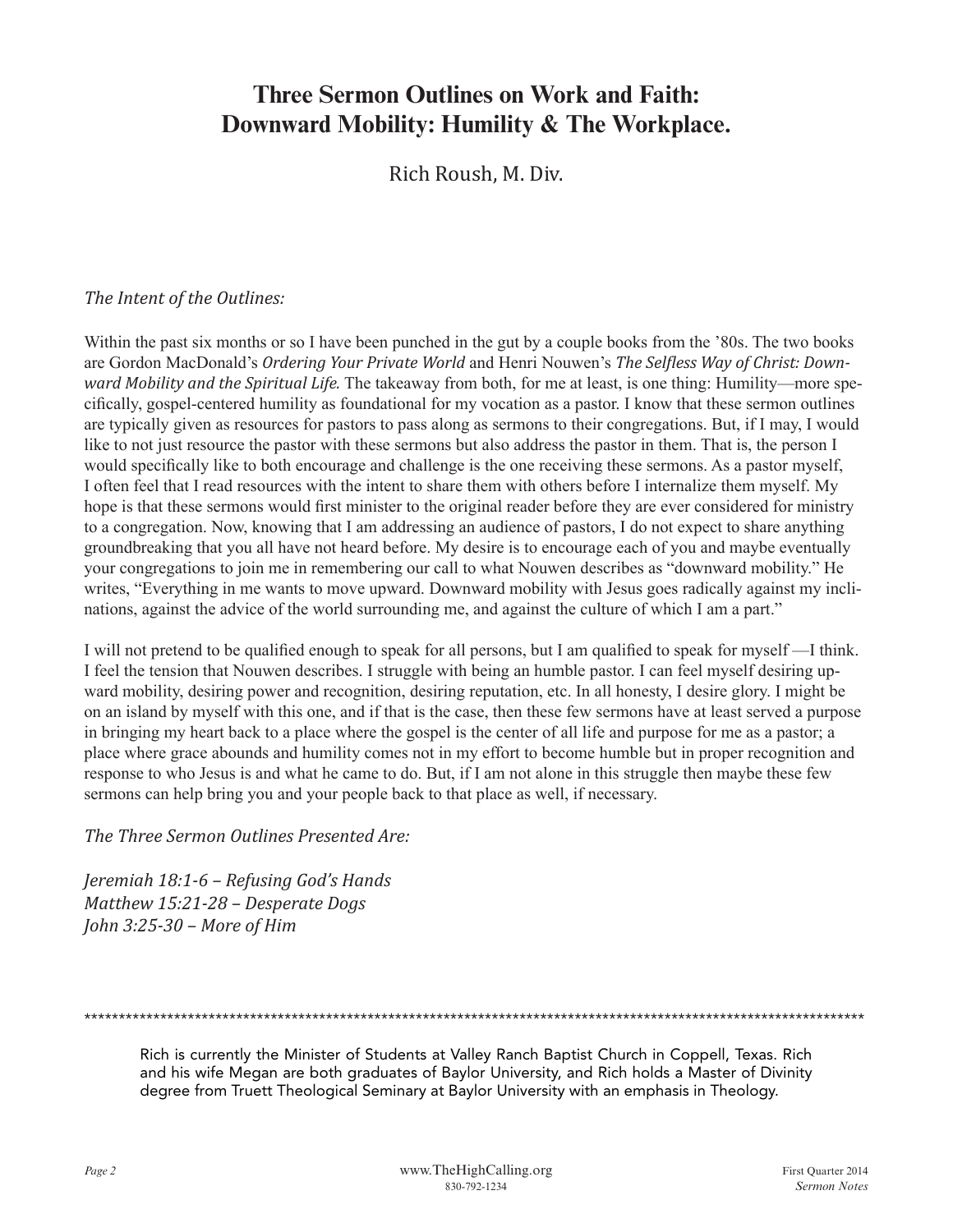## **Sermon 1: Jeremiah 18:1-6—Refusing God's Hands.**

#### *The Main Text:*

*The word which came to Jeremiah from the LORD saying, "Arise and go down to the potter's house, and there I will announce My words to you." Then I went down to the potter's house, and there he was, making something on the wheel. But the vessel that he was making was spoiled in the hands of the potter; so he remade it into another vessel, as it pleased the potter to make. Then the word of the LORD came to me saying, Can I not, O house of Israel, deal with you as this potter does?" declares the LORD. "Behold, like the clay in the potter's hand, so are you in My hand, O house of Israel." Jeremiah 18:1-6 ESV*

#### *The Big Idea:*

Every day you and I refuse the hands of our Maker. In our natures, we do not want to be in God's hands. We want to be in our own hands. What is the remedy for this?

#### *The Major Movements:*

*The Root of Our Refusal – the universal why to our refusal of God's hands The Fruit of Our Refusal – the individual's why to our refusal of God's hands The Remedy for Our Refusal – how we overcome our refusal of God's hands*

When God chose Jeremiah to be his prophet, Israel was in turmoil. War was coming from all directions. The message given to Jeremiah from God was clear. Look around. All of this is about to "hit the fan" because we have ALL been disobedient to the will and way of the Lord. And, he has told me that he is going to break us for it. Return to God.

Now, for an entire nation that saw itself as God's chosen people, nothing could be more upsetting than the thought of losing God's favor. Or at least you would think that, right? Jeremiah would sit alone. False prophets will rise and slander Jeremiah. "Don't listen to him. He is a fool."

Well, God has enough . . . so much so he says to Jeremiah even if Moses and Samuel were standing before me pleading for these people, I wouldn't help them. Tell them to get out of my sight! And, when they ask where they should go, this will be my reply: "Those destined for death, go to death. Those destined for war, go to war. Those destined for famine, go to famine. Those destined for captivity, go to captivity." God is angry. But God is also good. It is here that the text begins.

#### *Introduction:*

Michelangelo's final work was called *Rondanini Pieta.* It was a sculpture of Mary mourning over the murdered body of Jesus. It was a piece he worked on for ten years or so all the way up to the end of his life. It is said that he may have worked on it just a few days before his death and it could possibly be the last piece he ever touched with a chisel. The only problem is the piece is entirely incomplete. A contemporary of Michelangelo's, wrote that Michelangelo "ended up breaking the block [for this sculpture], probably because [it] was full of impurities and that it was so hard that sparks flew from under his chisel."

So, what happened? Why after ten years of work would this sculpture still be entirely incomplete? Another sculptor said, the problem and unpredictability of working with stone is that "the stone wants to be stone; the artist wants it to be art."

This was the problem with Israel. Stubbornness. God tells Jeremiah, "I want you to go down to the potter's house and there I will reveal my word to you." So, Jeremiah goes. Remember, God is angry. Jeremiah walks upon a potter with his hands covered in clay working a wheel trying to shape this clay into a vessel—a pot, or bowl, or jug, or something. The potter is trying to shape the clay into whatever it was he intended it to be but it just won't turn out the way the potter wants it to. So, with his hands, the potter pulls his clay off the wheel and rolls it back up and he turns it into something else. Still to fit his liking but not what he wanted. Jeremiah can't help but notice this. Think about it—the clay is now a plate instead of a pitcher. God says, "My people are the clay." You can feel the heaviness here. The frustration. They just won't listen. The Bible says the clay was ruined. It was stubborn, unworkable clay. The same problem exists for those of us who are the work of God's hands. Just as Jeremiah witnesses the stubbornness of the clay in the hand of the potter, we too, are stubborn, aren't we? Stone that wants to be stone. And so do we.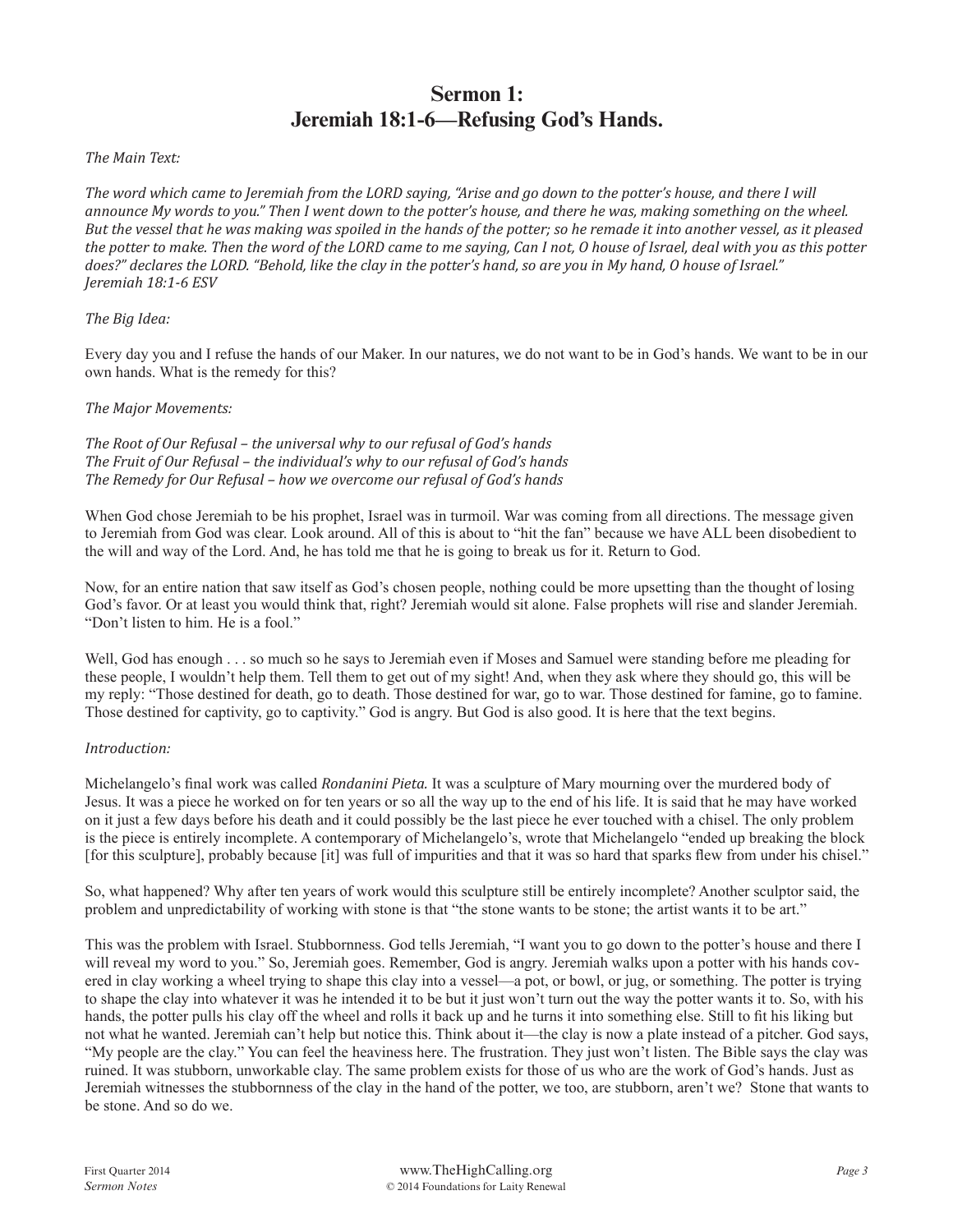In our natures, we do not want to be in God's hands. We want to be in our own hands. The truth is every day you and I refuse the hands of our Maker. *What are some examples that would be true for you or those in your congregation?* From here we will spend the rest of our time covering a few things. First, there is a universal root, a universal why behind our refusal of God's hands. And second, there is an individual why. This is the fruit of our refusal. You see, the root is the same for us all, but the fruit or the result looks different. And finally, we need to talk about the remedy for our refusal—the hope that comes to those who stop refusing God's hands. 1) The root of our refusal. 2) The fruit of our refusal. 3) And the remedy for our refusal.

#### *MVMT 1: The Root of Our Refusal – The Universal "Why?"*

So, first let us discuss the universal "why" underneath or the root to our refusal. You all know Israel's story. God made them a nation out of nothing. He picked a guy named Abram and said, "Hey, I am going to turn you, Abram (yes, you!) into a people... a great nation!" We know God chooses Abram because Abram did not have any people. I could have chosen this people or that people but I wanted to make a people. So that you would know and the world would know that I am God. So God may be glorified! We see over and over, time and time again, they didn't want to give God glory! They wanted it! And neither do we! We want the glory! We are glory-hungry creatures! Who is getting the glory in your life?

I heard a sermon from a New York City pastor, JR Vassar, in which he discussed this very thing. Vassar said, "You wanna know why you desire glory? Why you crave it? You were made for it." We were made for glory. We were made for significance. We were made for approval. Go back to our first parents. "God puts them in the garden and what is the verdict that he says over them? 'This is very good.' Adam and Eve in the garden were the pinnacle of God's creation. As Psalm 8 says, they were crowned with glory and honor. God puts them in the garden and says, 'very good.' He gives them praise, crowns them with glory and honor, gives them approval, gives them acclaim and says he is pleased with them. They had glory, affirmation, approval, acceptance, acclaim, they had it all from God."

But, they lost it, Vassar goes on to say. Adam and Eve were deceived. They had all that was intended for them—all that they could possibly need, but they wanted more. Sin enters the picture and strips them of everything, leaving them nothing but naked and ashamed before God. So, they tried to cover themselves with everything. Anything. Created for glory and trying to get it back any way they possibly could. This isn't just their situation, is it? It is ours too! Grabbing for anything that will give us the sense of being "very good" again. So here we are. Stubborn clay in all OUR glory! On the wheel but refusing the hands of the Maker. This is our sinful nature.

The universal "why" that is underneath our entire refusal is a glory-hungry, sinful self that from here on out we will call our "pride."

#### *MVMT 2: The Fruit of Our Refusal – The Individual's "Why?"*

At this point it is important to note that the root of why we refuse God's hands, our pride, reveals itself in different ways for different people—this is the individual's "why." If you were to consider Israel, you might suggest they thought themselves to be a better god than God. The prophet Isaiah will talk to God about this very thing to which God says, *"Woe to him who strives with him who formed him, a pot among earthen pots! Does the clay say to him who forms it, 'What are you making?' or 'Your work has no handles'?"*

Their questioning of God in this way reveals that they thought they knew best. It revealed the nation had unknowingly slipped into a pride-filled people. Could it be that we have too?

How might your pride, your unwillingness to remain in God's hands, be revealing itself in you? As a pastor, do you think what you do or say is better than what others do or say? Or how about forcing a building campaign through, even though it is clearly not happening? Or, how about holding on to sacred cows—maybe some ministries or programs that no longer help fulfill the mission/vision of the church but yet you keep them around? Do you take it personally when you hear someone speak highly of one of your colleagues? How many within your staff and/or congregation are scared to be honest with you? Do you take pride in the praise you receive after a good sermon? Or maybe you prompt others to prop you up by downplaying something that you did or said. If so, what do you do? What do WE do? What is the remedy for us?

#### *MVMT 3: The Remedy for Our Refusal*

The only remedy for our refusal is to let the gospel have us, again. Very few of us would ever say this, but we might just be basing our sense of worth, success, and relevance on moral and spiritual achievements—"God saved me but now it is up to me to buckle my chinstrap and lead this church on my own." Is this you? You know the right thing to do but deep deep down you know you just don't do those things enough. You don't pray enough. You don't care enough. You don't serve enough.